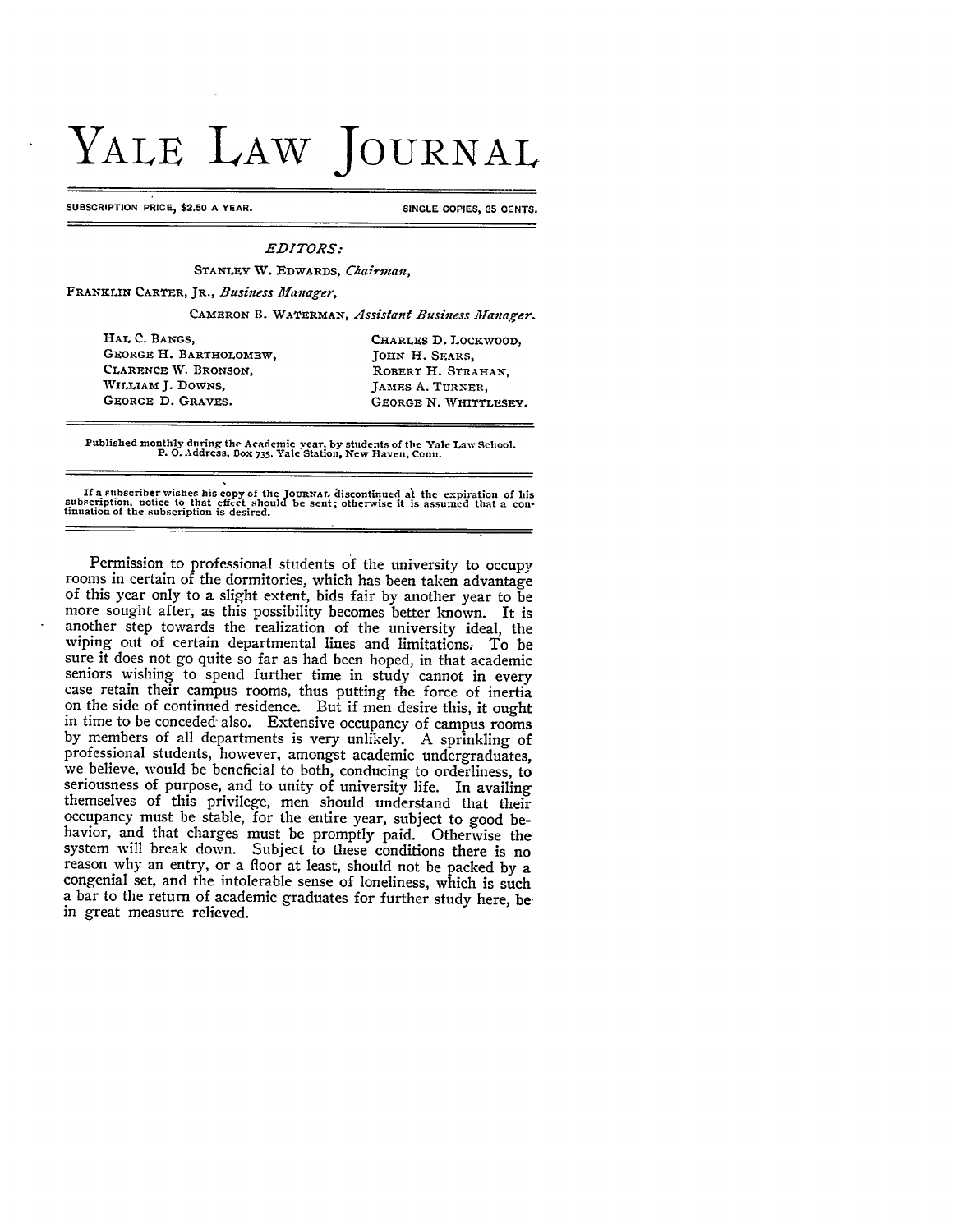The emphasis laid on the solidarity and unity of the University which is one of the striking features of to-day, is seen in a minor way in a new feature of our smoking room.

Record boards have been set up there, which are inscribed with the names of those members of the **Law** School who have won distinction in the intellectual or athletic life of the whole university. The winners of the John **A.** Porter prize, members of university debating teams, captains of university teams, along with our own Townsend prize winners; these are recorded and are to be recorded, to minister to our own *esprit de corps,* and to show the part we play in the university life, and this is well. Loyalty, enthusiasm, the Yale spirit, qualities which we all honor, are not confined to one department or to one locality. We are all members of one family, with no more right to the family name belonging to one than to another. When this simple truth is fully realized **by** all branches of Yale, and not till then, will Yale be a university indeed.

# **COMMENT.**

## **THE** ORIGIN OF MUNICIPAL INCORPORATION.

At the meeting of the American Bar Association at Saratoga Springs, in August last, Mr. Amasa M. Eaton of Providence, Rhode Island, read a paper on "The Origin of Municipal Incorporation in England and in the United States." The paper is to be published in full in the Proceedings of the Association, and it will deserve a careful reading by all persons who are at all interested in the subject of Municipal Incorporation. In *1722* Thomas Madox, in his Preface to "Firma Burgi" wrote: "Whoso desireth to discourse in a proper manner concerning corporated towns and communities, must take in a great variety of matter and should **be** allowed a great deal of time and preparation. The subject is extensive and difficult." Mr. Eaton's paper begins very appropriately with this quotation from Madox. While the paper covers some eighty printed pagesa somewhat unusual length for a paper before the Bar Association --- it is difficult to see how the author could have compressed satisfactorily his subject matter into much less space. No student of the subject will **be** inclined to complain about the length of the paper, and no student of the subject can afford not to read it in its entirety. It is an able and learned presentation of an important subject. and a distinct and valuable contribution to the literature of that subject. That Mr. Eaton has spent a great deal **of** time in his investigation of the matter his paper makes evident.

In the United States two opposing views are held as to the relation of town and State. One is that the State is absolutely paramount; that it created the towns, has absolute power over them and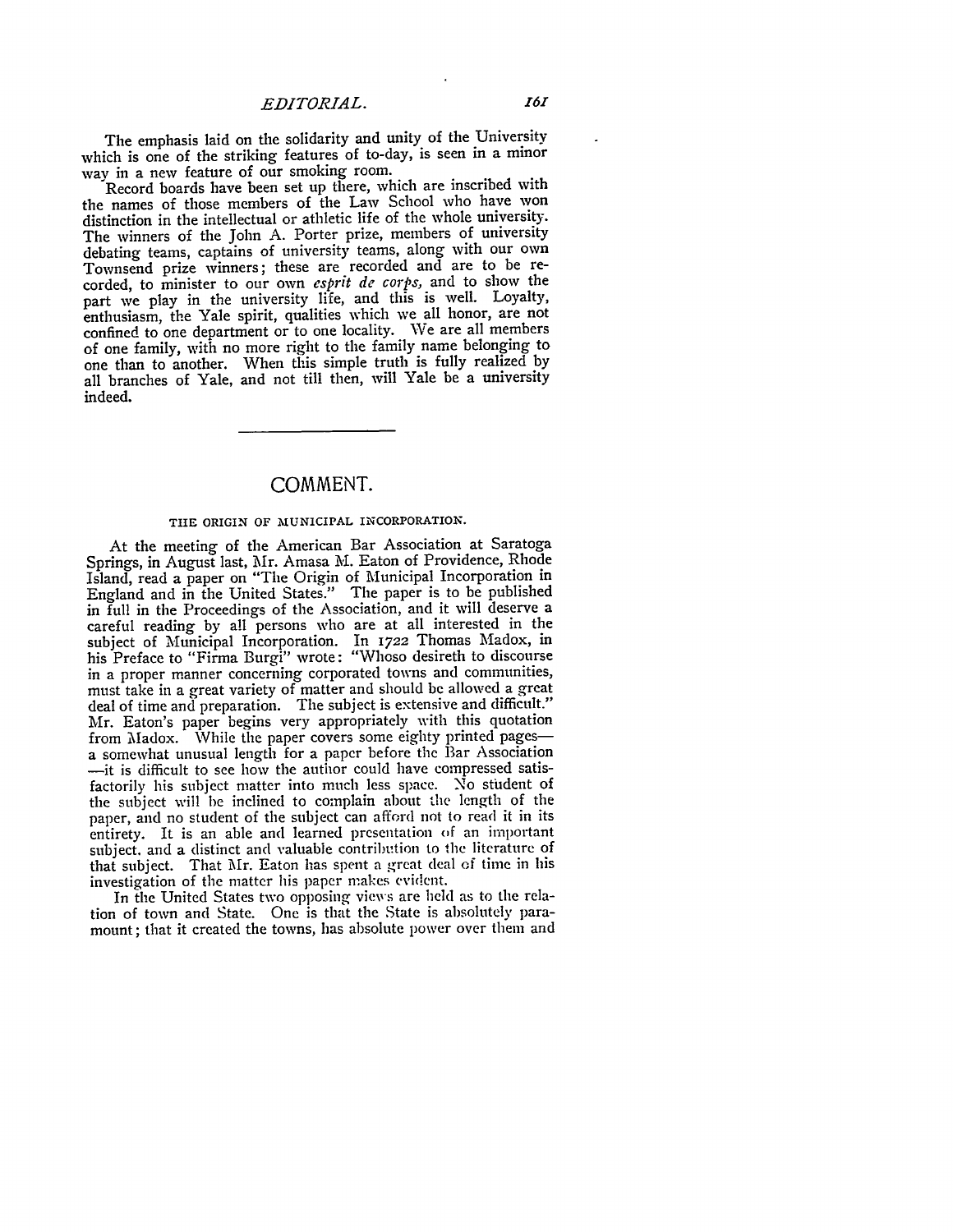can destroy them-if it pleases-taking from them at its pleasure ie local self-government it has temporarily allowed. The other *i..* that towns and cities are endowed with a certain limited sovereign power over their own local affairs, free from the control or interference of the State. Mr. Eaton declares that the problem which this conflict in theory presents is too difficult and complicated for solution "unless we go back to the beginning of Municipal Incorporation in England and ascertain the principles on which it rests." He accordingly goes back to the beginning. His conclusion of the matter is that the right to local self-government was and remains still a fundamental Anglo-Saxon right, and was brought to this country by the first settlers. "The rights of municipal corporations, therefore, are not subject to the uncontrolled and uncontrollable will of the legislature any more than are other fundamental Anglo-Saxon rights, and local self-government itself cannot be interfered with by the legislature, even if the State constitution be silent on the subject, reserving always to the legislature power over all general legislation and power to mould the exercise of town power when requested by a town itself."

We find no reference in Mr. Eaton's learned paper to the case of *State v. Williams,* 68 Conn. 131. This oversight is noticeable, as he has noted the cases elsewhere decided, which support the same theory as to the right of the legislature to take from the towns their rights and privileges. That case is also noteworthy because of the very able dissenting opinion which the late Chief Justice Andrews delivered and which strongly supports Mr. Eaton's contention. In the course of the opinion of the court, which was written by Judge Baldwin, it is said of the Constitution of Connecticut:

"It secured to these territorial sub-divisions (towns and counties) of the State certain political privileges in perpetuity. **\* \* \*** It secured them because it granted them; not because they previously existed. Towns have no inherent rights. They have always been the mere creatures of the Colony or the State, with such functions and such only as were conceded or recognized by law."

Mr. Eaton, we think, is somewhat unnecessarily severe in his criticism of the Supreme Court of the United States. He quotes the dictum of that court in *Bloom field v. Chartcr Oak Bank,* **<sup>121</sup>** U. **S.** 121 (1887), in which the court said:

"Towns in Connecticut, as in the other New England States, differ from trading companies, or even from municipal corporations elsewhere. They are territorial corporations, into which the State is divided by the legislature from time to time, for political purposes and the convenient administration of government; they have those powers only, which have been expressly conferred upon them by statute, or which are necessary for conducting municipal affairs; and all the inhabitants of the town are members of the quasi corporation."

To this Mr. Eaton replies:

562ء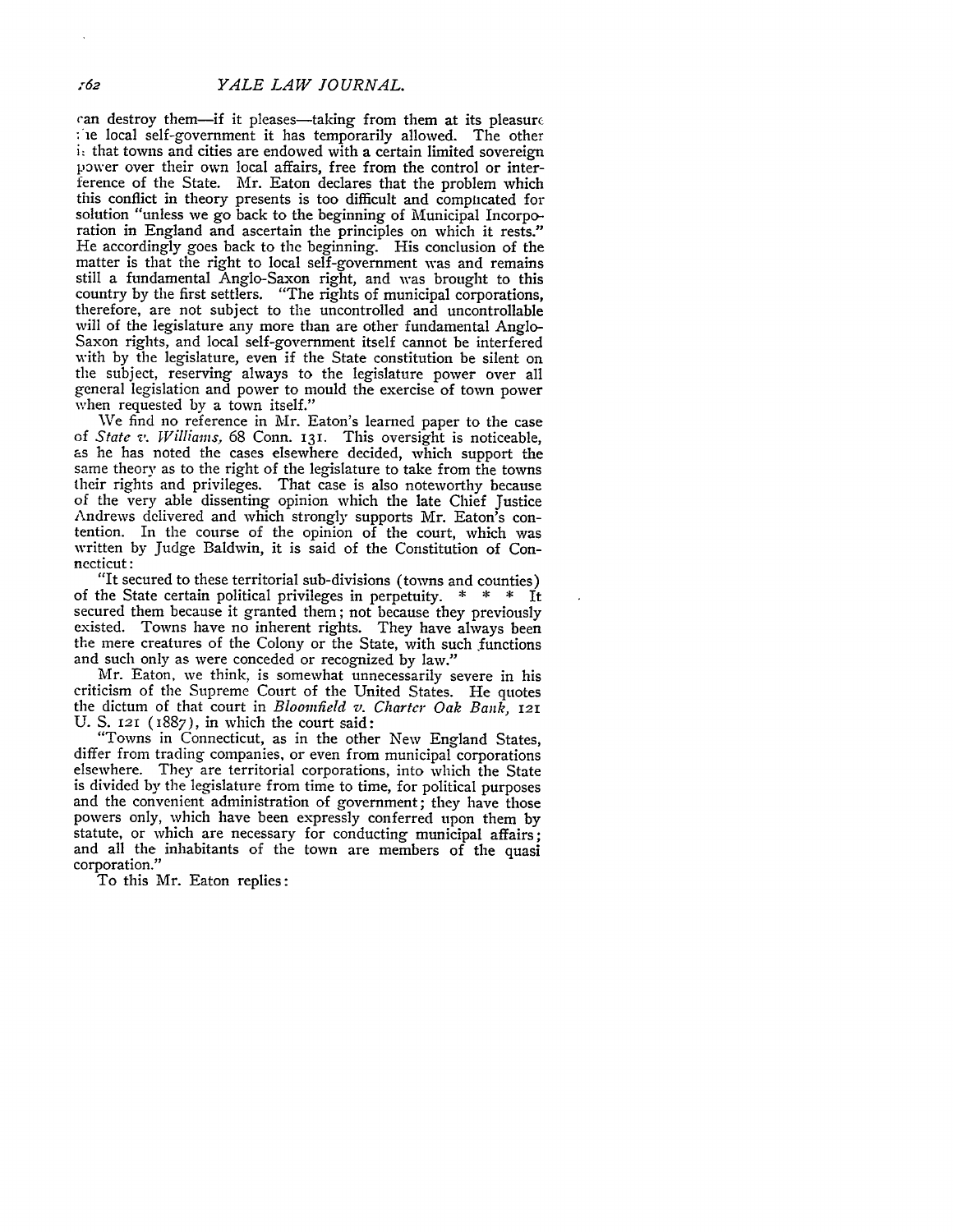## *COMMENT.*

"Imagine the amazement of a Rhode Islander upon being told that all the inhabitants of a town are members of it! **Of** course it is not intended to deny that some towns have originated through action of the legislature-examples are given in the articles referred to. But as a general statement of the origin and powers of towns in New England the opinion is manifestly incorrect, and could only have been written **by** one either ignorant of the facts, or reasoning incorrectly from them. It is difficult to continue to retain the respect for the Supreme Court of the United States it should always command, when we find it so constantly indulging in dicta, and in incorrect generalities foreign to the case before the court.'

While we cannot sympathise with this rebuke of the Supreme Court, we concede that there are strong reasons in support of the theory which Mr. Eaton ably advocates.  $H, W, R$ . theory which Mr. Eaton ably advocates.

# **CONTRACTS** LIMITING **THE** LIABILITY OF CARRIERS **FOR NEGLIGENT** INJURY **TO FREE PASSENGERS.**

Recent cases decided in Virginia and in the District of Columbia afford an illustration of the direct conflict of opinion and authority which exists among the courts of the various States in regard to the validity of the well-known stipulation made **by** carriers of passengers for exemption from liability for the negligence of their servants, as a condition of gratuitous carriage. In N. *& W. R. Co. v. Tanncr,* **41 S. E.** *721* (Va.), such a stipulation is held to have no validity, even in the case of a strictly "free pass." The Court of Appeals of the District of Columbia, in *Boering* **z.** *The Chesapeake Beach Ry. Co.,* decided Nov. 5, **1902,** arrives at the opposite conclusion. Each decision is supported **by** authorities of weight and number, although an examination of them fails to disclose (what both these cases and others, and text writers as well seem to assume), that the Virginia view is that of the majority. It does, indeed, follow the courts of Pennsylvania, Iowa, Minnesota, Mississippi, Texas and Alabama. But on the other side are New York, Massachusetts, Maine, Connecticut, New Jersey, Georgia, Wisconsin, Indiana, Washington and (except for gross negligence) Illinois. Viewed from an international standpoint, the assumption is still less warranted, since England, Canada, Germany, France and Italy allow validity to these agreements. *Quimby v. B. & Me. R. Co.,* **150** Mass. 365, and *Griswold* v. **N. 1. &** *N.* **E.** *R. Co.,* **53** Conn. **371.** may be cited as forcible statements of this view, while *Jacobus v. St. P. & C. R. Co.,* 20 Minn. 125, well illustrates the contrary authorities.

The conflict of authority is less extensive than some of the cases would at first seem to indicate. There has often been a failure to limit the decision to the exact facts before the court. Thus many of the cases cited as denying the validity of exemptions in a free pass, involved, in point of fact, passes that were not gratuitous, as in the "Drover's Pass" cases. In others, although the passenger

 $\sim$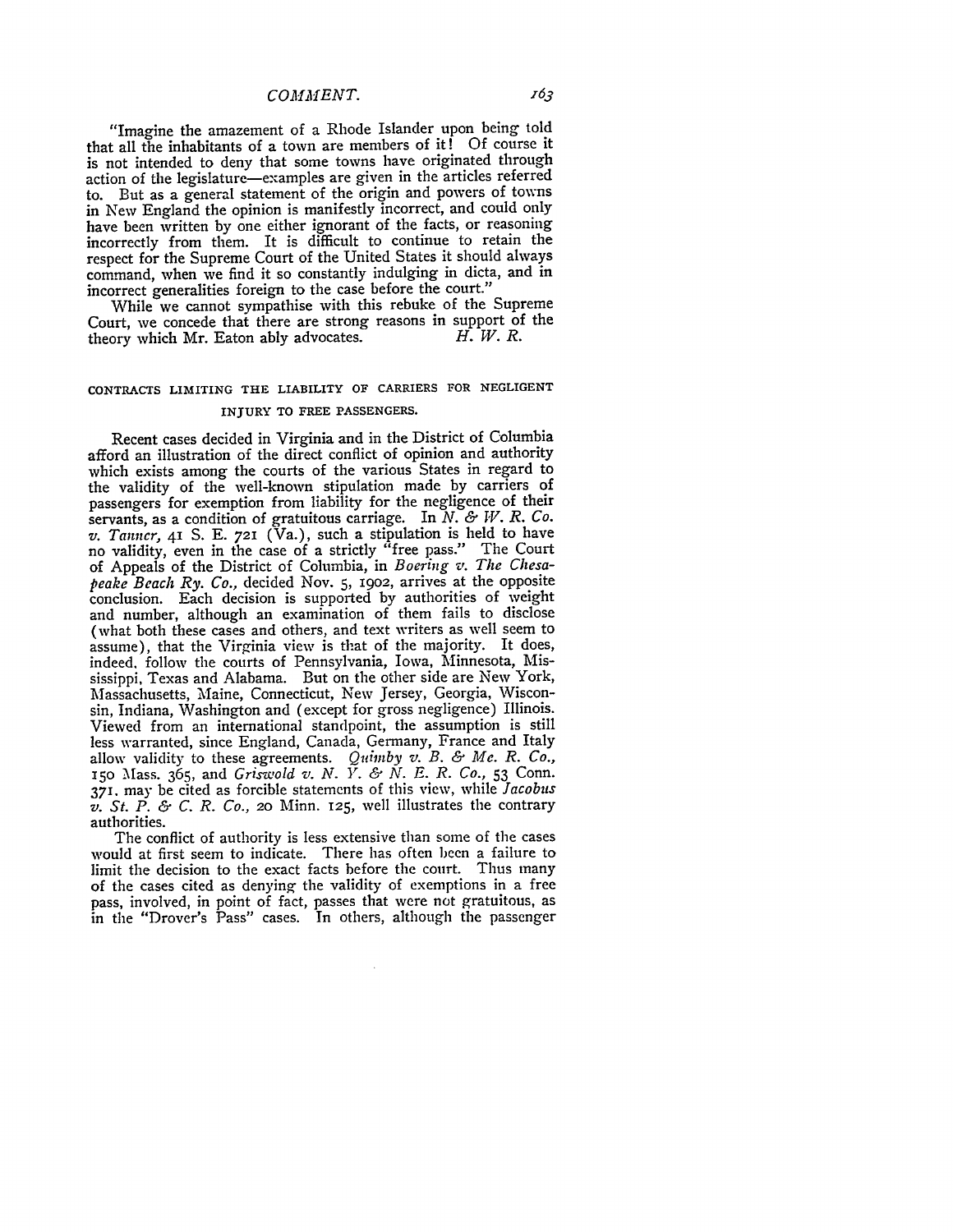paid no consideration, he was riding by the carrier's consent or invitation, without any stipulation whatever about liability. These distinctions indicate the limits within which the courts of this country, with fair unanimity, take common ground. i. If the carriage is for hire, in any sense of that word, no stipulation for exemption from liability for its own or its servants' negligence can avail the carrier. 2. Where, in the absence of any stipulation, the carriage is gratuitous, under circumstances not constituting the person carried a trespasser (e. g., with the consent or by the invitation of the carrier), his position is that of a passenger, and the carrier's liability attaches as of course, just as in the case of other passengers. In both classes of cases the carrier is acting in its capacity as a carrier, and the instances of each are exceedingly numerous. Therefore, both a logical deduction from the ordinary principles governing common carriers of passengers, and the very practical danger which would menace the public if carriers could in any proportionable number of cases protect themselves from responsibility for their negligence or that of their servants, unite in demanding that in these cases attempted exemptions be held of no effect.

But to the case of a free passenger who has made an express agreement relieving the carrier of liability, a discussion of the rights and liabilities of a public carrier does not apply, nor does any practical possibility of less vigilant management as a result of exemption endanger the public safety, and so violate public policy. For a common carrier of passengers is one who carries for hire, and who is obliged to carry whoever presents himself, under reasonable regulations, and for a reasonable compensation.<br>It is true that where the carriage is for hire the duty to carry safely (which we have seen cannot be abdicated), does not arise from mere privity of contract. But it must be remembered that it does rest upon a duty to carry, whereas there is no duty at all to carry gratuitously. The carrier is not dictating harsh and unreasonable terms as a condition of doing what it is legally bound to do on reasonable terms. A railroad company does not solicit persons to make gratuitous use of its conveyances; the solicitation is wholly from the other side. And when it yields to the importunity of one who would be carried free, it puts off its character of public carrier, and with it the liability of public carriers. It should be free to impose what conditions it will, before consenting to do that which it is under no obligation, legal or moral, to do at all.

In considering the relation of public policy to the class of contracts under discussion, it is admitted that whatever has an obvious tendency to encourage negligence in the performance of the carrier's public duties cannot be tolerated. But that these contracts have any such tendency is denied. Looking at the matter in a practical way (for the law is a practical science), it is a fair conclusion from the fact that carriers do business for gain and not from altruistic considerations, that the proportion of strictly free passengers to the whole number carried on any given train or other means of conveyance, may be expected to be exceedingly small. And this con-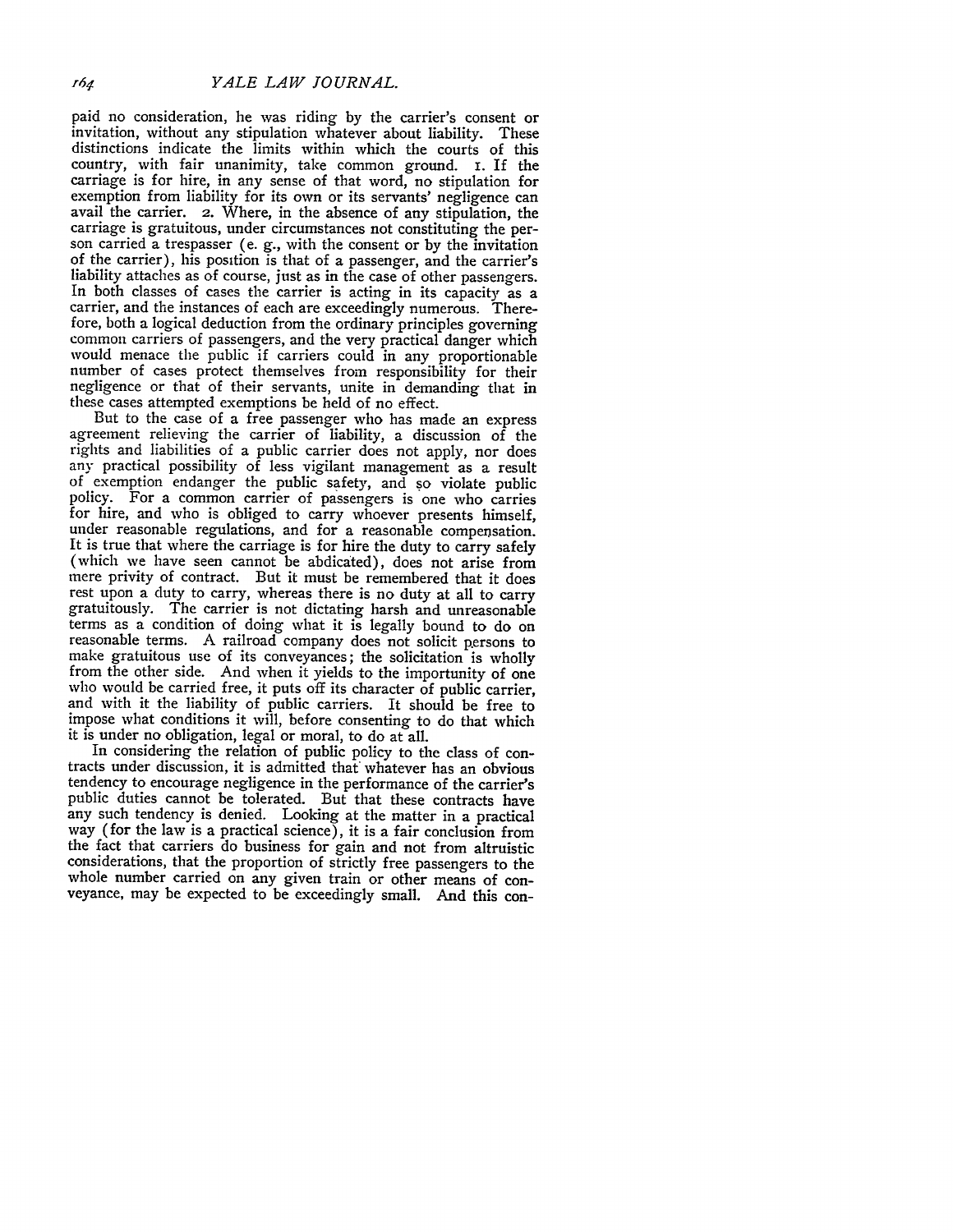#### *COMMENT.*

clusion the facts support. It would be absurd to suppose that railroad officials would be so eager to enjoy their exemption as to one or two or a dozen free passengers, that they would consciously incur a vastly heavier liability in the case of the hundred or hundreds who pay. Here, too, experience has shown no relaxation of vigilance where the exemption has been upheld. When, therefore, as a condition of gratuitous carriage, one contracts with a passenger carrier to take upon one's self all risks, the consideration of public policy affords no true ground for refusing to enforce the contract. Indeed, a sound public policy would rather hold to their agreement parties who contract upon terms of perfect equality, and would maintain, as a vital principle of modern business life, freedom of contract.

## EXPRESS **PACKAGES** OF LIQUORS, **C. 0. D., AND** THE ORIGINAL **PACKAGE** DOCTRINE.

The rapidly developing practice of ordering intoxicating liquors sent C. **0.** D. through express companies, amounting to an abuse of the right of a consumer to purchase commodities in a foreign State and to receive same in the original package, has received a decisive check in the Supreme Court of Iowa.

In the late case of *State v. American Express Co. et al.,* 92 **N.** W. 66, the court held that **C. 0. D.** shipments were not protected **by** the commerce clause of the federal constitution; that the express company was the agent of the liquor seller for the transfer of title to the goods; that its act in making collection of bill therefor was unlawful under the prohibitory law; that in collecting the purchase price for vendors the transportation company was in fact selling liquors at retail, and that the "Original Package" doctrine in such cases does not apply.

On the doctrine thus laid down the court also in the case of *Latta v. U. S. Express Co.,* 92 **N.** W. 68, ordered the abatement as a nuisance of the building wherein the express company conducted **C. 0. D.** business in intoxicating liquors.

A point raised was "whether a **C. 0. D.** transaction should be deemed an absolute sale on the part of the vendor, with a provision for withholding delivery until actual payment, so as to preserve a lien for the price, or as an executory contract of sale which is not completed until actual delivery to the buyer." The court relied on the parallel case of *State v. U. S. Ex'press Co..* **70** Iowa 271, wherein it was held that liquors so transported were the property of the consignors, and that the company was the agent of the shipper and upon O'Neil *v. Vermont,* **144 U.** S. **323,** a similar case wherein a judgment of conviction against an agent connected with the sale was affirmed. The decision of *Rhodes v. Ioza,* **170 U. S.** 412. the court said, did not militate against the conclusion. *Rhodes v. Iowa* is a leading case, which arose under the Wilson Original Package Act (26 Stat. L. 313), wherein the United States Supreme Court held that a box of liquors while in transit within the State from a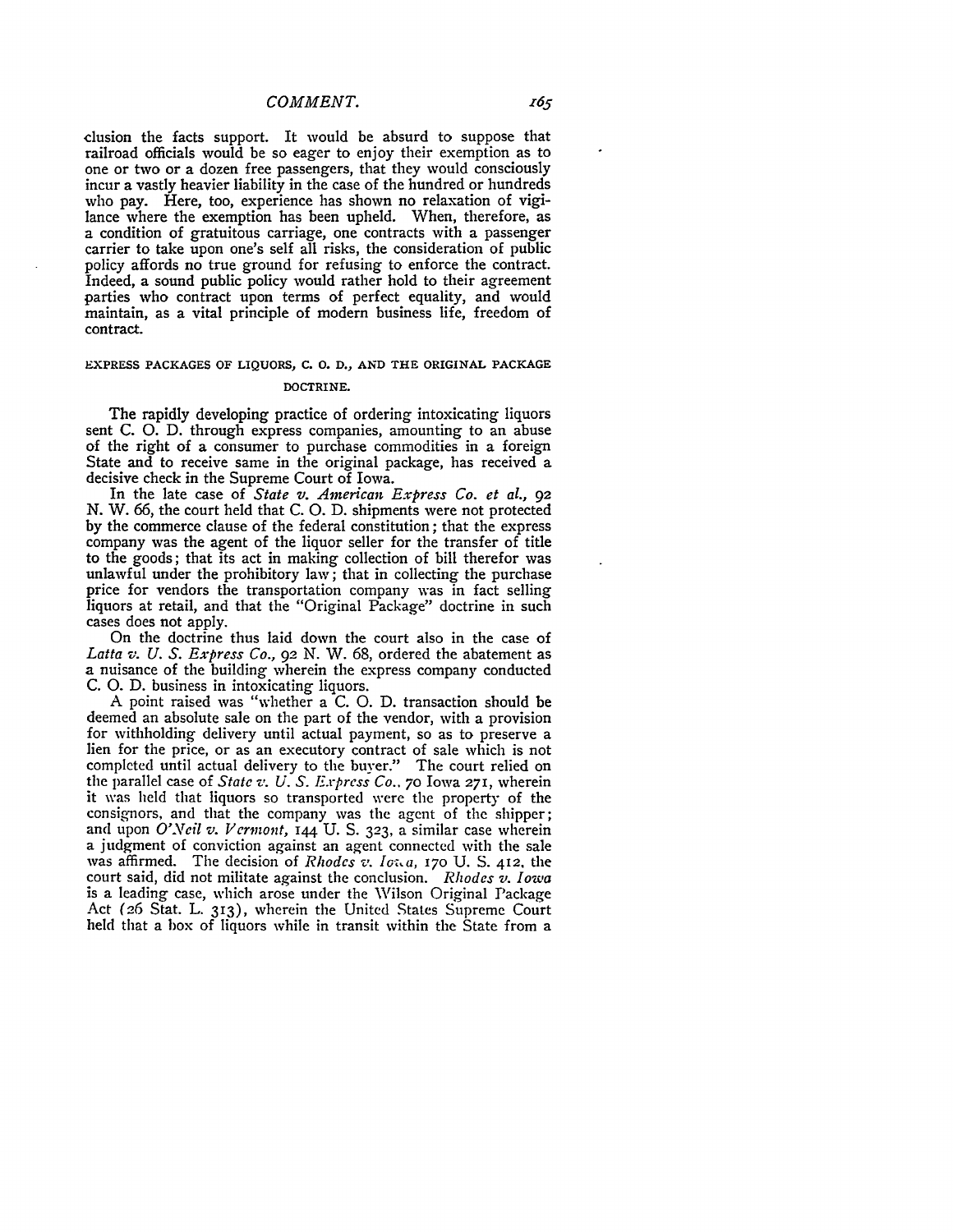point without, before arrival and delivery, is protected against the State's power to condemn it, being interstate commerce.

The Iowa mulct liquor law and anti-cigarette acts (see *Iowa v. McGrego r, 76* Fed. 956, and *McGregor v. Cone,* **io4** Iowa 465; also *Lazrie v. Tennessee,* 82 Fed. **615,** and *Austin v. State, IOI* Tenn. 563), being the parents of the Original Package cases, it would seem that the effect of these Express Company cases would be far reaching and practically final.

It was also lately decided in Iowa, *State v. Hanaphy, 90 N.* W. 6oi, that the law prohibiting a traveling salesman from soliciting or accepting orders to be filled by a foreign liquor house, the goods to be shipped C. **0.** D., was not within the scope of the Wilson Act and unconstitutional as infringing upon interstate commerce.<br>The lines are thus gradually being re-established in 'prohibition'

States after the upheaval a few years ago caused by the Original Package decisions.

## **STATE** ANTI-TRUST LEGISLATION.

The States are experiencing not a little difficulty with their anti-trust laws. While they unquestionably can, under their police power, pass laws against combinations for the purpose of monopoly and restraint of competition, still they have found it troublesome to determine just where to stop. On the one hand they can not make their laws so broad as to be oppressive and in violation of the freedom of contract guaranteed **by** the Constitution; bn the certain classes and exclude from their operation certain others, thus becoming discriminatory in violation of the Fourteenth Amendment. The tendency on the part of most of the State anti-trust laws thus far passed, is to exempt from their operation certain lines of trade and commerce peculiar to the particular locality. This tendency has proved fatal to the anti-trust laws of Texas, Nebraska and Illinois, which have all been declared unconstitutional substantially on the ground that they were discriminatory. Texas made an exemption in favor of the original producer or raiser of agricultural products or live stock; Nebraska undertook to exempt assemblies or associations of laboring men; and Illinois made its assemblies or associations of laboring men; and Illinois made its law not to apply to agricultural products and live stock in the hands of the raiser. *In re Grice, 79* Fed. 627; *Ins. Co. v. Cornell,* iiO Fed. 816; *Connolly v. Union Sewer Pipe Co.,* 22 Sup. Ct. 431.

The Supreme Court of Kansas has lately, by a divided court, decided the anti-trust law of Kansas, passed in 1897, to be constitutional. This law is different from the three mentioned above, in that it makes no exception in favor of any specific kind of commerce. Hence the question as to whether it is constitutional or not depends upon whether or not it is too broad. In other words-whether or no it does not itself unreasonably restrain trade and violate freedom of contract. In deciding this the court had no starting point save that it is unquestionably within the power of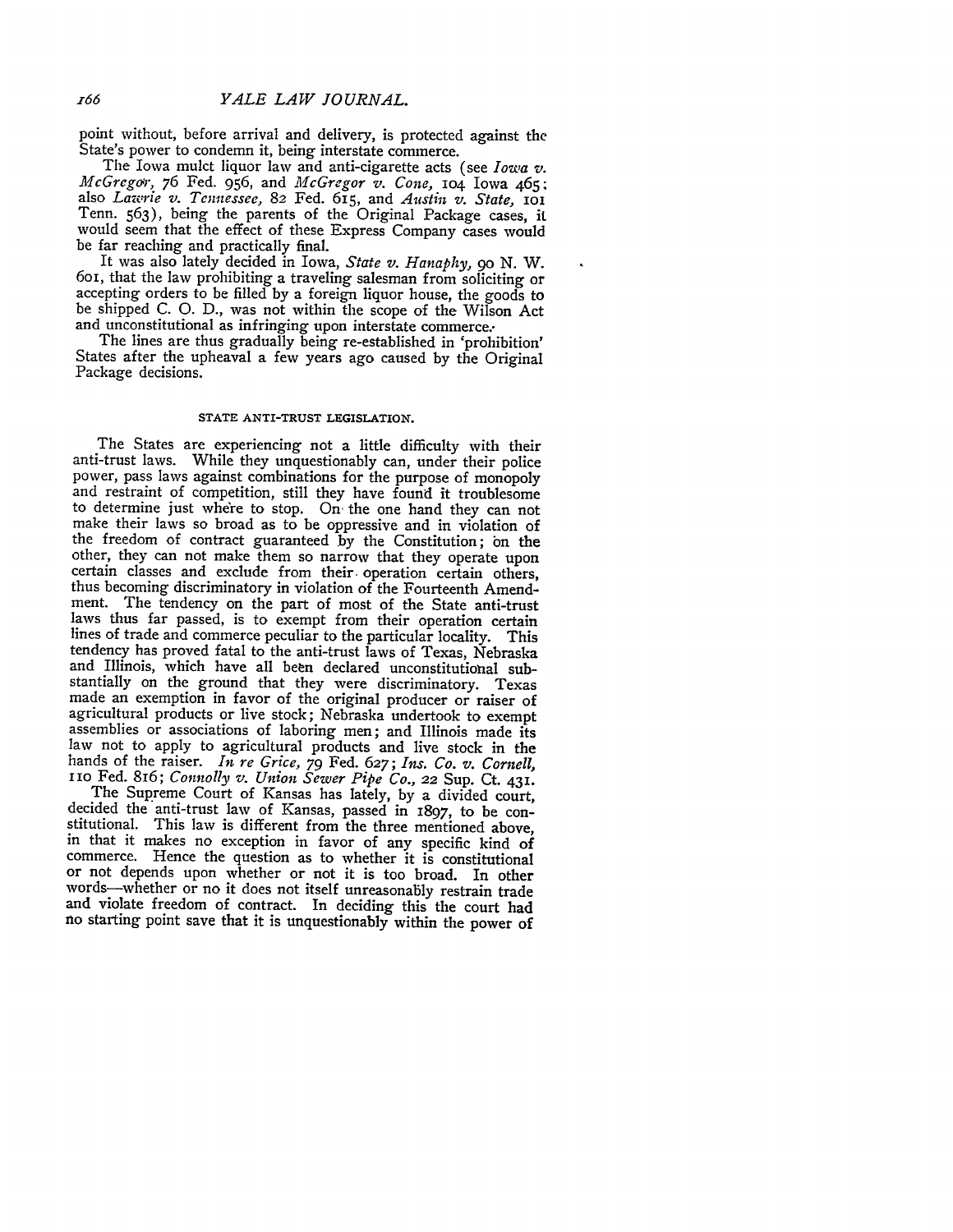the State to prohibit the restriction of trade and competition. For, although the U. S. Supreme Court had occasion recently to pass upon the constitutionality of the Illinois anti-trust law in *Connelly v. Scwer Pipe Co.,* 22 Sup. Ct. 431, they failed to leave any guiding principle for such cases as this, being content to rest their decision solely upon the ground that the law was of a discriminatory character.

The law in question, after defining a trust, in the first section, to be "a combination of capital, skill or acts, **by** two or more persons, firms, corporations, or associations of persons, or either two or more of them, for either, any or all of the following purposes," makes substantially these specifications: First-The creation or operation of any restraint of commerce or trade, or any aids to commerce or trade. Second-A manipulation of prices of commodities, or control of rates or cost of insurance. Third-The prevention of competition either in trade, manufacture, transportation, or aids to commerce. Fourth-The control or increase of the price of commodities intended for public consumption. Fifth -The making or entering into any contract for any of these purposes, or in restraint of trade or competition generally. The second section of the act denies the right of any person to be interested directly or indirectly, either as principal, agent, representative, consignee, or otherwise, in a trust as defined in the first section. And subsequent sections make such interest criminal and prescribe penalties.

A careful examination of the court's opinion gives the impression that aside from its contention that the act should be limited in its operation according to the intention of the legislature, which was that it should not extend beyond constitutional bounds, and that objection to the constitutionality of a law can only be made by one to whom it applies, the court itself was not entirely satisfied that the act could be upheld. In fact, without this questionable rule of construction, it is difficult to see how the law could be sustained. It is too broad and sweeping in its effect. So much so that we think it would be open to the objections made in the Illinois case, *su pra.* There, the court, to show that the statute was so broad as to be unreasonable and oppressive, said that under *it,* if valid, two village grocers doing business at a loss could not unite in a partnership to save themselves from ruin; two farmers could not, each having a half car-load of potatoes, join together to ship in one car to get a reduced rate, etc. These illustrations seem within dangerous proximity to the language of the Kansas statute. For instance: **by** the fifth specification of section one, a combination **"by** two or more persons," among other things, "to **keep** the price of such articles, commodities or transportation, at a fixed or graded figure; or **by** which they shall in **any** manner establish or settle the price of **any** article or conimodity or transportation between them or between themselves and others, to preclude a free and unrestricted competition," etc., is prohibited. And if the Illinois case is good law, the Kansas statute is manifestly unconstitutional unless the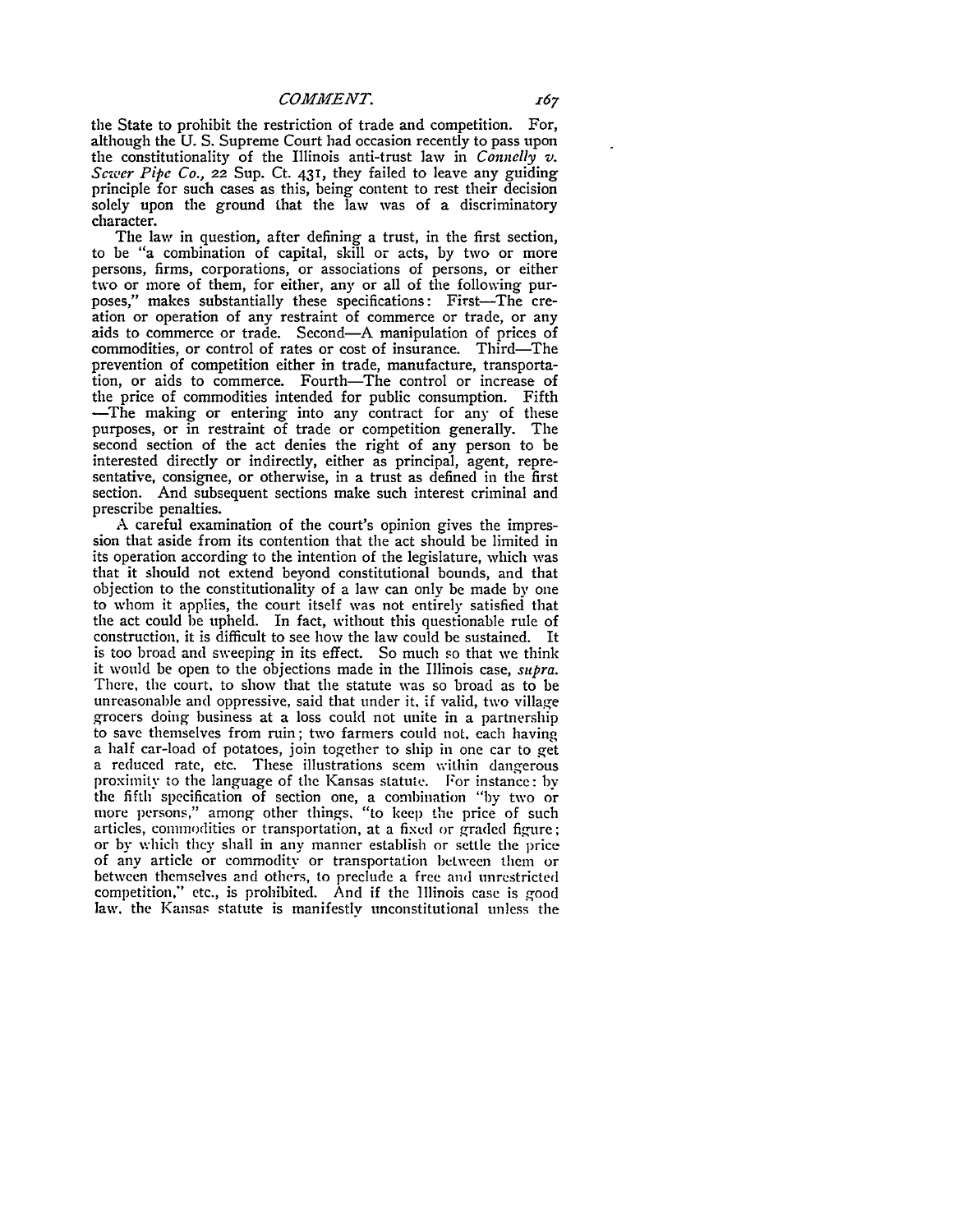court's theory in construing the statute to be constitutional by limiting its operation, in spite of its language, to only those objects intended by the legislature, is correct.

It is a cardinal principle of construction that where part of a statute is constitutional and part unconstitutional, if separable, that which is constitutional will be upheld, provided enough is left to make the law enforceable. *State v. Copeland,* 3 R. I. 33; *CoMr inonwealth v. Hitchings,* 5 Gray 485. But it may be well ques- tioned as to how far a court may go in the application of this principle where the language and meaning of the statute are clear. Limitation of the operation of a law so that it will not extend beyond its constitutional bounds, can not properly be said to be separation. And an attempt at limitation in such a case is likely to result in the substitution of the judicial department of the government for the legislative. This point is discussed fully in  $\tilde{U}$ . S. v. Reese, 92 U. **S.** 214.

## **WHO IS A** "TRADER" **UNDER THE** BANKRUPTCY **ACT.**

Who is a trader and what constitutes a trading has been the subject of much legal discussion during the past hundred and fiftyyears. These questions have arisen under the various English and United States bankruptcy acts, and have resulted in numerous decisions, which indicate their application to the various lines of industry.

To constitute a trading under the old English bankruptcy act' there must have been a buying and selling with a view to profit, witl" an intent to seek a living. Selling what you already possess cr produce is not sufficient, nor is a single act of buying and selling enough, unless there is an intention to continue it. *Ex parte Mool.*, **<sup>14</sup>**Ves. Jun. 603; *Parker v. Wells,* I T. R. 34; *Heannay v. Birci-,* 3 Camp. **233;** *Cooke,* 48, **73.** A more modern and commerci:l definition of a trader is one who makes it his business to brv merchandise or things ordinarily the subject of commerce and traffi. and to sell the same for the purpose of making a profit. *In*  $\gamma$ *Cowzles,* I B. R. **42.**

Some difficulty has arisen in defining "trading" and "mercanti<sup>;</sup> pursuits" in section 4b of the 1898 bankruptcy act, and in applying that definition to aetermine its applicability to the business of buyin: and selling bonds, stocks and other securities. The recent case cf *In re Surety and Guarantee* Trust *Co.,* Central Law Jour.,Vol. **55,** No. I8 (Oct. **31 ),** decides that "trader" and "mercantile pursuits" are to be construed in their technical sense, and that the buying and selling of stocks is not a "trading pursuit" within the meaning of the act.

Among those who have been held to be "traders" within the meaning of the bankruptcy acts of 1841 and 1867 are the following: a baker, who buys flour, which he makes into bread, and sells the bread daily to his customers *(In re Cocks,* 3 Ben. **260) ;** a man who boards horses *(In* re *Odell,* 9 Ben. **209);** a saloonkeeper *(In re*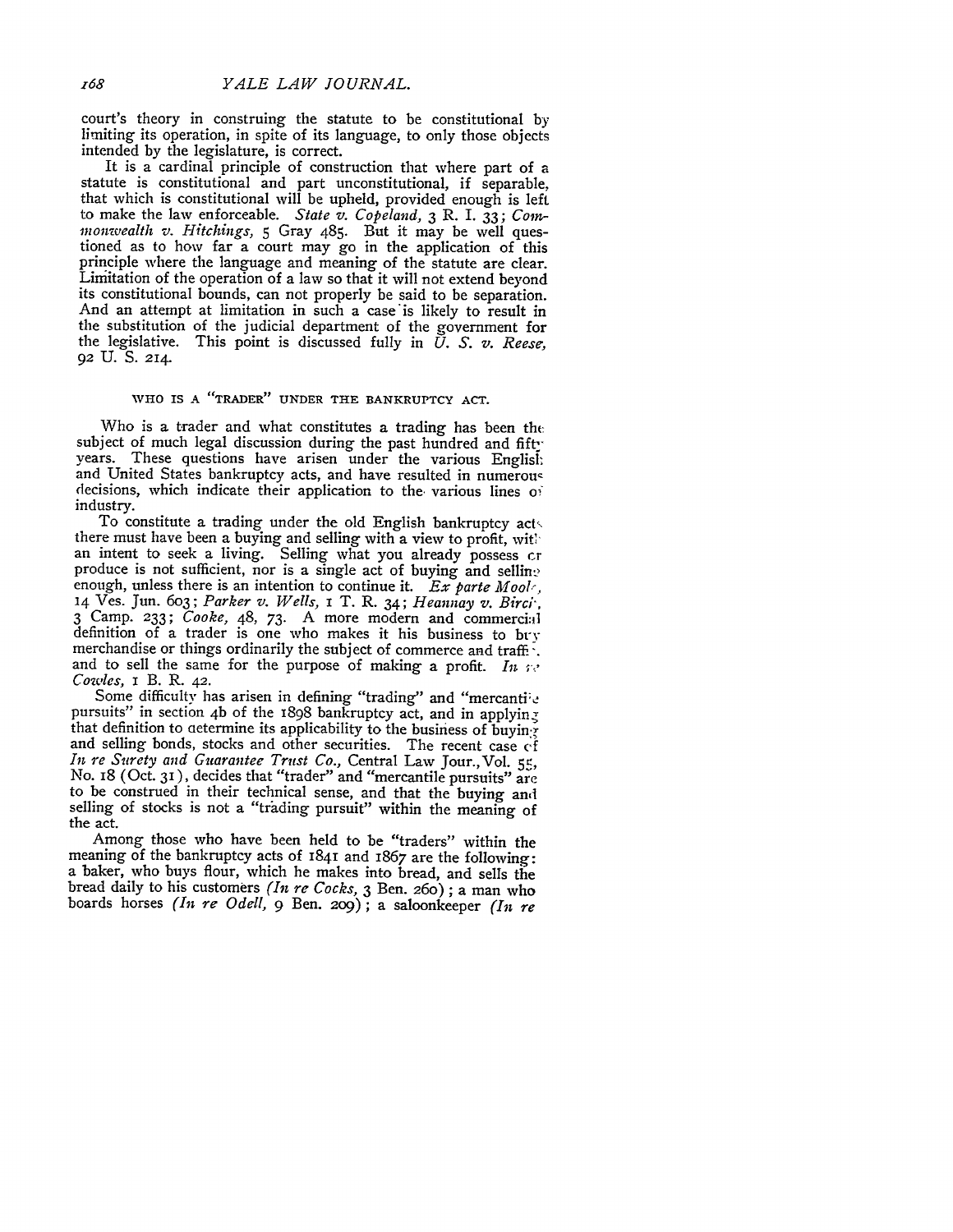*Sherwood,* 9 Ben. 66); a butcher *(In re Garrison,* **5** Ben. 430); a livery stable keeper *(Hall v. Cooley,* Fed. Cas. No. 5928): not within the act are a railroad contractor *(In re Smith,* 2 Lowell, 69) **;** one engaged in farming and trading live stock *(In re Ragsdale, 7* Biss. 154); nor are those within the act who buy and sell merely as incidental to their main occupation. *In re Chapman, 9* Ben. **311;** *In re Kimball,* 7 Fed. 461; *In re Duff,* 4 Fed. **519.**

Under the 1898 act the courts seem to restrict the meaning of "trading and mercantile pursuits." They see that in its broadest sense mercantile pursuits would include almost every business. They hold that Congress, as it named specifically a few businesses only and left the rest unmentioned, meant that "trading and mercantile pursuits" should have -a restrictive meaning and not be broadened to cover the whole field of commerce. *In re Phila. & Lanes Transp. Co.,* 114 Fed. **403.** In conformity with such a view have been almost all the decisions under the recent bankruptcy act. Thus, mining companies are held not to be traders *(In re Park Mining Co.,* ioi Fed. 422); *(In re Tetopa Mining Co.,* 110 Fed. 120) **;** nor insurance companies *(In re Cameron Company,* 96 Fed. 756) ; nor a water company *(In re New York Water Co.,* 98 Fed. **711)** ; nor the keeper of a saloon and a restaurant *(In re Chesapeake Fish Co., 112 Fed. 960*); etc. There are, however, two cases which seem to more or less conflict with the great majority of decisions under the 1898 act, following the more liberal interpretation of the word "trader" as seen in the old English decisions and those under our own previous bankruptcy acts. These two cases are *fi re Gabriel Sanitarium,* 95 Fed. **271,** and *In re Morton Boarding Stables,* io8 Fed. **791,** which hold respectively that a corporation maintaining a private hospital for consumptives and a corporation conducting boarding stables are traders.

As to whether the buying and selling of stocks and bonds is a trading or mercantile pursuit there are exceedingly few decisions. Under the bankruptcy law of England it is said to have been held that dealing in shares in joint stock companies was not trading within the meaning of the act; *In re Cleland*, L. R. 2 Ch. App. 466 but in this case the dealing in stock was only incidental to the main business; the appellant there did not act as broker or factor, nor did he buy and sell for a profit, but merely to oblige his friends. Analagous to the English case is that of *In re Marston, 5* Ben. 313, in which the buying and selling of stock **by** the bankrupt was casual. Later in *In re Woodward,* 8 Ben. 563, it was squarely decided that the business of buying and selling stock was not a trading pursuit. This case is not discussed at length and would not seem to conform to many of the other decisions under the 1867 act.

The present case is in harmony with most of the decisions under the 1898 act, which as said above, tend to restrict the meaning of "trader" and mercantile pursuits to the technical sense in which they are known to the law, and is important as excluding one more occupation from the operation of the bankruptcy law.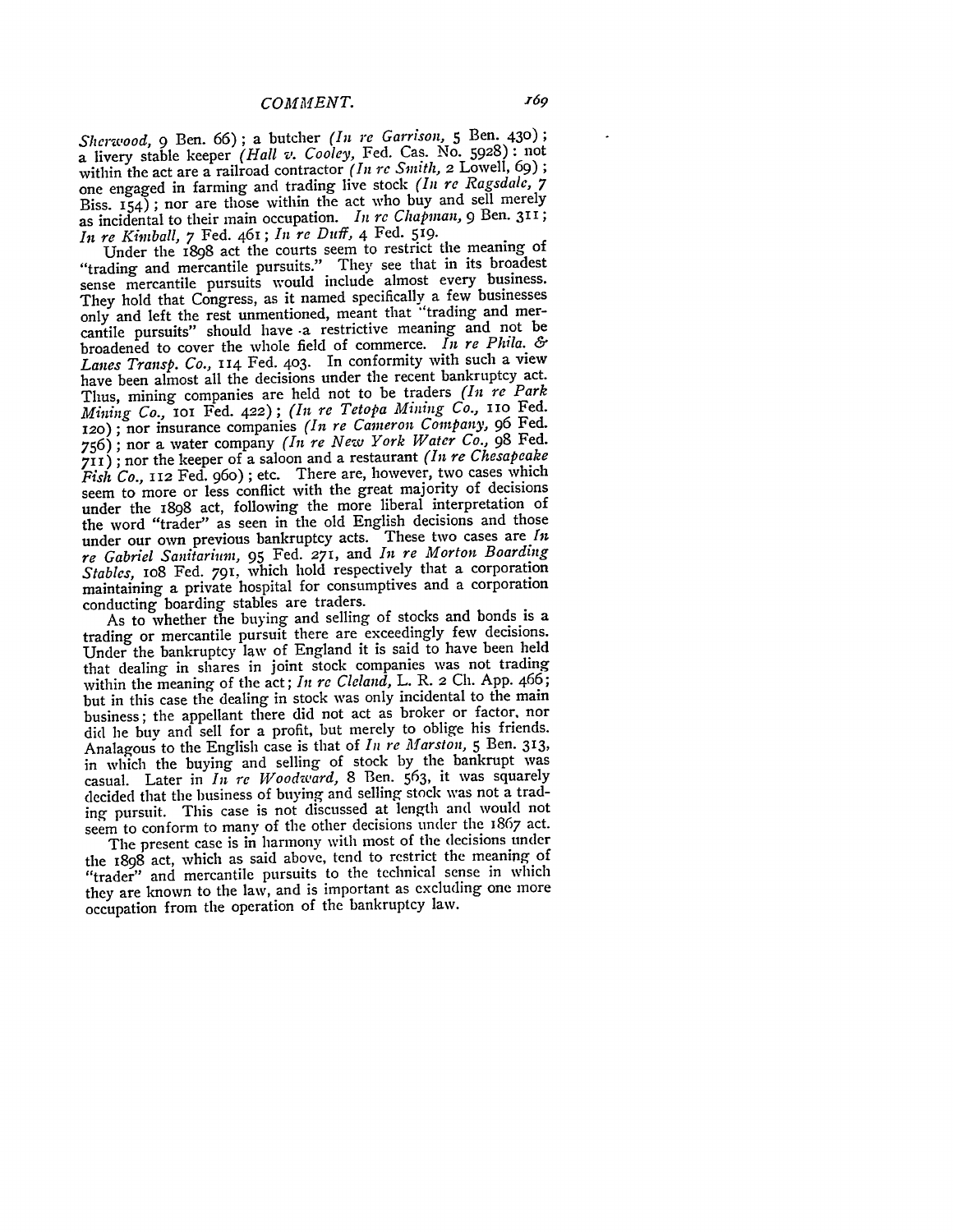*YALE LAW JOURNAL.*

### EXPERT **TESTIMONY AS** TO HANDWRITING.

Caligraphic experts have for years asserted the possibility c investigating handwriting upon scientific principles, and the court: have consequently admitted such persons to testify in cases of disputed handwriting. It is claimed that experiments and observation have disclosed the fact that there are certain genera principles which may be relied upon in questions pertaining to th. genuineness of handwriting. *Rogers, Expert Testimony,* 2nd **ed** sec. 124. But testimony of experts as to handwriting will be zealously scrutinized, they being generally selected by the party in whose behalf it is given, and there being no standard, as in case of medical or chemical experts, whereby to test the soundness of the opinions advanced. Sarvent v. Hesdra, 5 Redf. Surr. 47. To such an extent has the testimony of this kind sought to be admitted that in many of the States statutes have been enacted regulating and determining the admissibility of such evidence. The law as it exists in the different States, however, is by no means uniform. *Rogers, Expert Testimony, sec.* 190. The extent of this class of expert evidence is clearly seen when it appears that a noted handwriting expert of New York City, in qualifying as an expert in a recent case, stated that lie had given expert evidence in some eight hundred cases. It is only within the last few years that the greatest latitude has been allowed in introducing this class of evidence. The *nisi prius* decisions of the English courts, although not in entire harmony *(Allesbrook v. Roach,* **I** Esp. **35),** and much criticised **by** text writers, were generally hostile to the admission of comparisons **by** experts until the act of Parliament in 1854 **(17** and *i8* Vict. **c. 125. seCs. 27, 103;** *28* and 29 Vic. **c.** 18, secs. **1,** 8) ; while in *Doe v. Suckermore,* **5 Ad.** and **El. 703,** the court evenly divided whether an expert in handwriting could testify as to the genuineness of a signature in comparison with other genuine signatures. But such evidence is now always admissible in this country.

The consequences of the admission of expert testimony as to handwriting was notably presented in the celebrated Molineux trial in New York. The court there held that the New York statute admitting such evidence was intended to enlarge the rule established at common law, which was too inelastic, as it frequently excluded from the consideration of the court testimony which common experience proved to be helpful. *People v. Molineux,* i68 **N.** Y. 264. In the very recent case, *In re Hopkins' Will, 65* **N. E. 173** (Nov., 19o2), the New York Court of Appeals. reversing all the lower courts, has placed a wise restriction upon the value to be given evidence of this character. Here it was attempted to prove **by** the testimony of aii expert that fourteen perpendicular marks dawn through the signature to a will were made **by** a person other than the signer of the will. While one may perhaps have a strong opinion that mere marks can be identified, yet it is apparent that such evidence is entirely too circumstantial to admit of value as evidence; and furthermore mere marks cannot be considered as

170